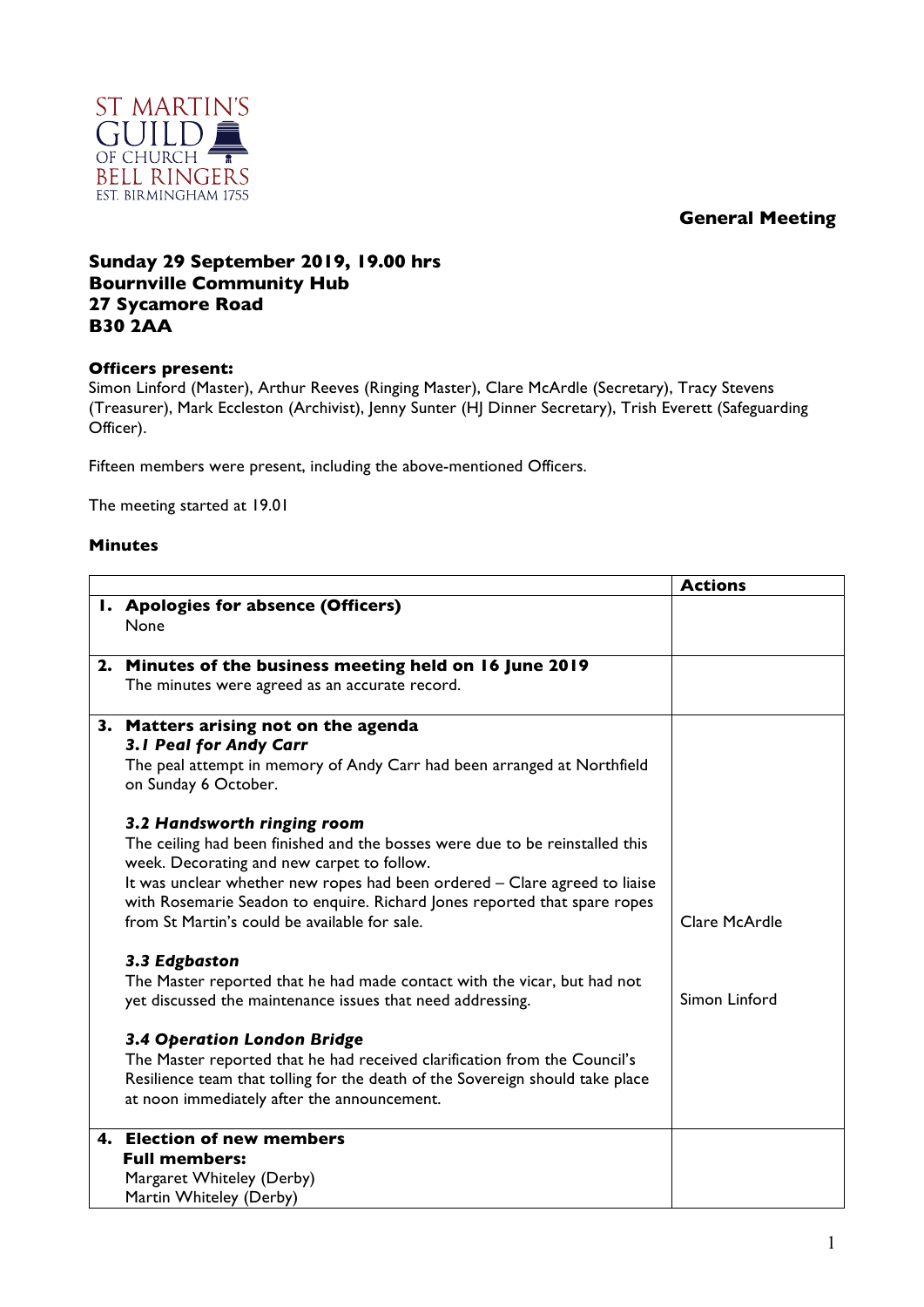| Jane Chapman (Kinver)<br>Jane Aykroyd (Knowle)                                                                                                            |                      |
|-----------------------------------------------------------------------------------------------------------------------------------------------------------|----------------------|
| Rob Lynock (Knowle)                                                                                                                                       |                      |
| <b>Associate members:</b>                                                                                                                                 |                      |
| Carol Edgeworth (BSoBR)<br>Helen Surr (Harborne)                                                                                                          |                      |
| James Ellis (Brumdingers)                                                                                                                                 |                      |
| George Ellis (Brumdingers)                                                                                                                                |                      |
| <b>5. Bell Restoration Fund</b><br><b>5.1 BRF total</b>                                                                                                   |                      |
| The BRF total currently stands at £10,932                                                                                                                 |                      |
| <b>5.2 Coleshill</b>                                                                                                                                      |                      |
| The faculty for the work had been approved for installation of rope guides<br>and raising the floor to improve soundproofing to the room below which will |                      |
| be used as a meeting room.<br>Andrew Stubbs reported that there was an intention to use the ringing room                                                  |                      |
| for other church events. It was unknown if there was a spider to secure the<br>ropes out of the way. The Master agreed to investigate.                    | Simon Linford        |
| <b>5.3 CastleBromwich</b>                                                                                                                                 |                      |
| The Master reported that sophisticated movement monitoring equipment                                                                                      |                      |
| was imminently being installed at Castle Bromwich by Taylor's to try to                                                                                   |                      |
| identify the cause of the problems with the "go" of the bells.                                                                                            |                      |
| 6. 2020 AGM                                                                                                                                               |                      |
| 6.1 Agenda<br>The Master reported that as he will not be standing for reelection in 2020,                                                                 |                      |
| discussions have been ongoing to ensure that the principal officers' positions                                                                            |                      |
| will be filled. The deadline for nominations is 30 November. It was agreed<br>that the new officers' term would begin at the end of the AGM. The issue of |                      |
| the quorum was raised. It was agreed that the quorum must be assured.                                                                                     |                      |
| Handsworth is confirmed as the venue for the AGM. Timings were agreed:                                                                                    |                      |
| 12.45 lunch                                                                                                                                               |                      |
| 1.30 AGM<br>3.00 Workshops                                                                                                                                |                      |
| Tracy offered to organise a team to provide lunch. Clare agreed to clarify                                                                                | <b>Tracy Stevens</b> |
| with Rosemarie whether the AGM would take place in the old church hall or<br>the newly reordered church. Trish Everett reported that she was due to visit | Clare McArdle        |
| the church to look at the reordering. She agreed to report back on the                                                                                    |                      |
| facilities.                                                                                                                                               | <b>Trish Everett</b> |
| 6.2 Workshops                                                                                                                                             |                      |
| Arthur reported that now timings had been agreed he would get on with<br>organising ringing/workshops.                                                    | <b>Arthur Reeves</b> |
|                                                                                                                                                           |                      |
| 7. Rule changes proposal                                                                                                                                  |                      |
| The Master re-presented the proposed rule changes for circulation to Guild<br>members prior to the AGM. Three additional proposed alterations were        |                      |
| agreed by the meeting:                                                                                                                                    |                      |
| 4.3 The quorum at the Annual General Meeting or at a Special General<br>Meeting shall be forty.                                                           |                      |
| 4.7 There will be at least two other General Meetings a year                                                                                              |                      |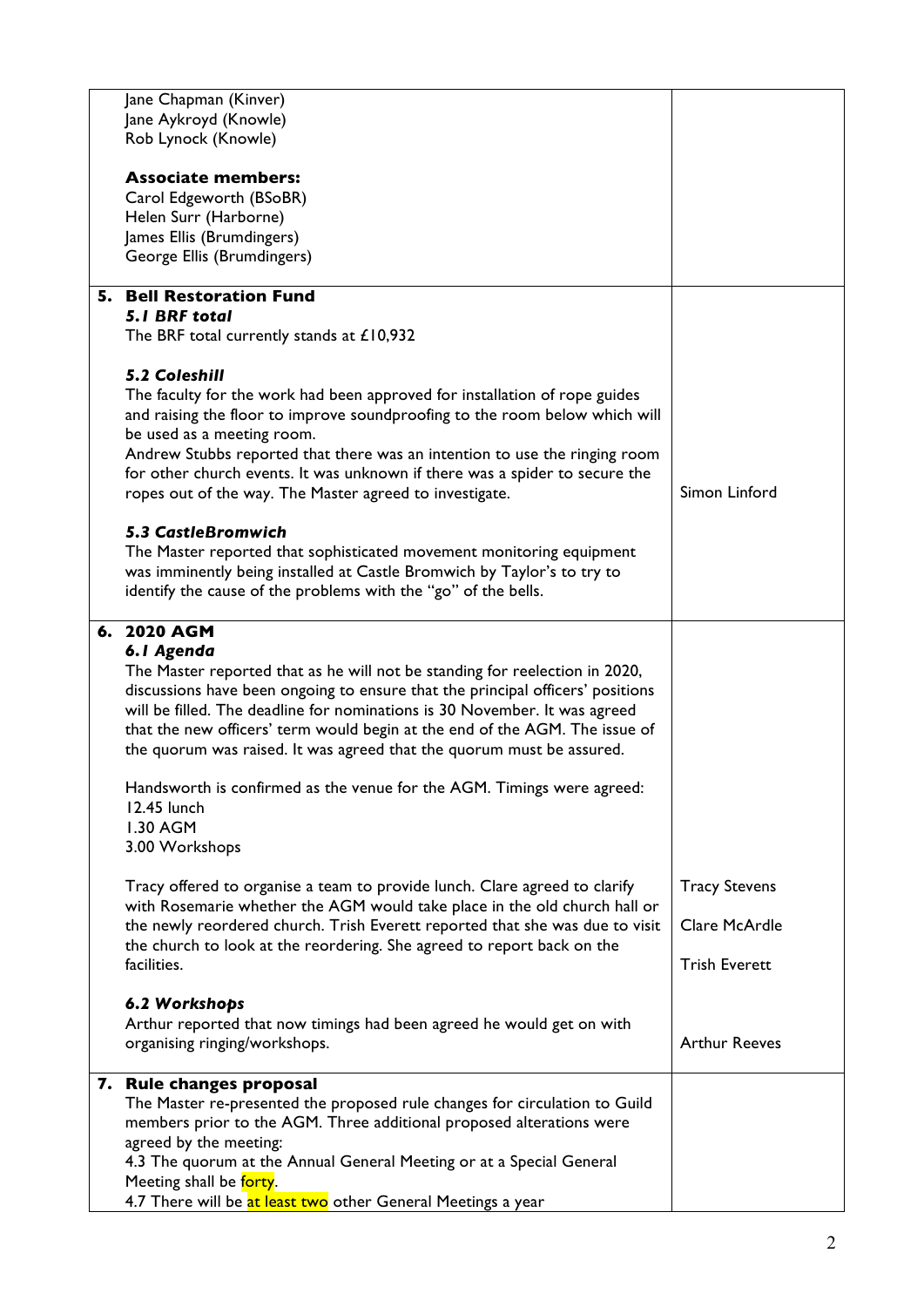| 6.1.3 more than half of the participants are Members of the Guild.                                                                                                                                                                                                                                                                                                                                                                                                                                                                                                                                                                                                                                                                                                                                                                                                                                                                                                                                                                                                                                                                                                                                            |               |
|---------------------------------------------------------------------------------------------------------------------------------------------------------------------------------------------------------------------------------------------------------------------------------------------------------------------------------------------------------------------------------------------------------------------------------------------------------------------------------------------------------------------------------------------------------------------------------------------------------------------------------------------------------------------------------------------------------------------------------------------------------------------------------------------------------------------------------------------------------------------------------------------------------------------------------------------------------------------------------------------------------------------------------------------------------------------------------------------------------------------------------------------------------------------------------------------------------------|---------------|
| 8. BRF Rule changes proposal<br>The Master presented the proposed BRF rule changes for circulation to<br>Guild members prior to the AGM.                                                                                                                                                                                                                                                                                                                                                                                                                                                                                                                                                                                                                                                                                                                                                                                                                                                                                                                                                                                                                                                                      |               |
| 9. Events 2019/2020                                                                                                                                                                                                                                                                                                                                                                                                                                                                                                                                                                                                                                                                                                                                                                                                                                                                                                                                                                                                                                                                                                                                                                                           |               |
| 9.1 Review<br>Arthur reported that he was pleased with the number and variety of<br>workshops that the Guild is offering to its members. He is grateful to the<br>regular team of organisers who make this possible. He intends to review the<br>workshops with the team and would like to add new members to the team<br>of organisers to offer opportunities in areas not already catered for.                                                                                                                                                                                                                                                                                                                                                                                                                                                                                                                                                                                                                                                                                                                                                                                                              |               |
| Of note, since the last general meeting, the Walking Tour organised by Mike<br>Dodson had been a great success.                                                                                                                                                                                                                                                                                                                                                                                                                                                                                                                                                                                                                                                                                                                                                                                                                                                                                                                                                                                                                                                                                               |               |
| 9.2 Future events<br>12 October - Guild outing to York<br>7 December - Guild Challenge Day at Moseley<br>28 March - 12-bell Eliminator at Aston. The Master reported that a recent<br>quarter peal by experienced 12-bell ringers had highlighted several issues that<br>need to be addressed. He stated that he had informed Don Finnemore and<br>Nigel Cripps of the issues and suggested that they should accept and act<br>upon Taylor's quote. If not, the eliminator may not be able to take place at<br>Aston.<br>2 May - BSoBR Away Day<br>7-9 May VE Day Bank Holiday - ringing will be required<br>16 May - 6-bell Striking Contest<br>11 July - Walking Tour<br>Dec 2020 proposed simultaneous Guild peal attempts on all stages of<br>Stedman (5 to 15) by entirely different bands.                                                                                                                                                                                                                                                                                                                                                                                                              |               |
| 10. Henry Johnson Dinner 2020<br>The 2019 dinner had broken even. Jenny Sunter reported progress on<br>arrangements for the 2020 dinner at the Banqueting Suite. Jenny proposed a<br>served starter followed by a hot buffet of two choices of main course, with<br>accompanying vegetables and sweet, followed by served coffee. The proposal<br>was approved by those present. Jenny suggested that with the above options<br>and other costs, such as printing and advertising, tickets would be priced<br>between £45 and £47.<br>Jenny reported that the 2020 bar would be a cashless bar. She agreed to<br>discuss with the Council House what measures could be taken to ensure that<br>this works.<br>Jenny sought clarification on reduced price tickets. It was agreed that<br>reduced price tickets would only be offered to BUSCR members.<br>Entertainment was discussed and it was agreed to organise a string ensemble<br>to play during the meet and greet session. Gill Postill said that she would ask<br>Richard Postill to mount an exhibition of some of his photographs of Guild<br>churches. It was agreed that change ringing on handbells should again be part<br>of the procedings. | Jenny Sunter  |
| 11. Henry Johnson Dinner Chairman 2021<br>Item deferred.                                                                                                                                                                                                                                                                                                                                                                                                                                                                                                                                                                                                                                                                                                                                                                                                                                                                                                                                                                                                                                                                                                                                                      | Simon Linford |
| 12. Budget review                                                                                                                                                                                                                                                                                                                                                                                                                                                                                                                                                                                                                                                                                                                                                                                                                                                                                                                                                                                                                                                                                                                                                                                             |               |